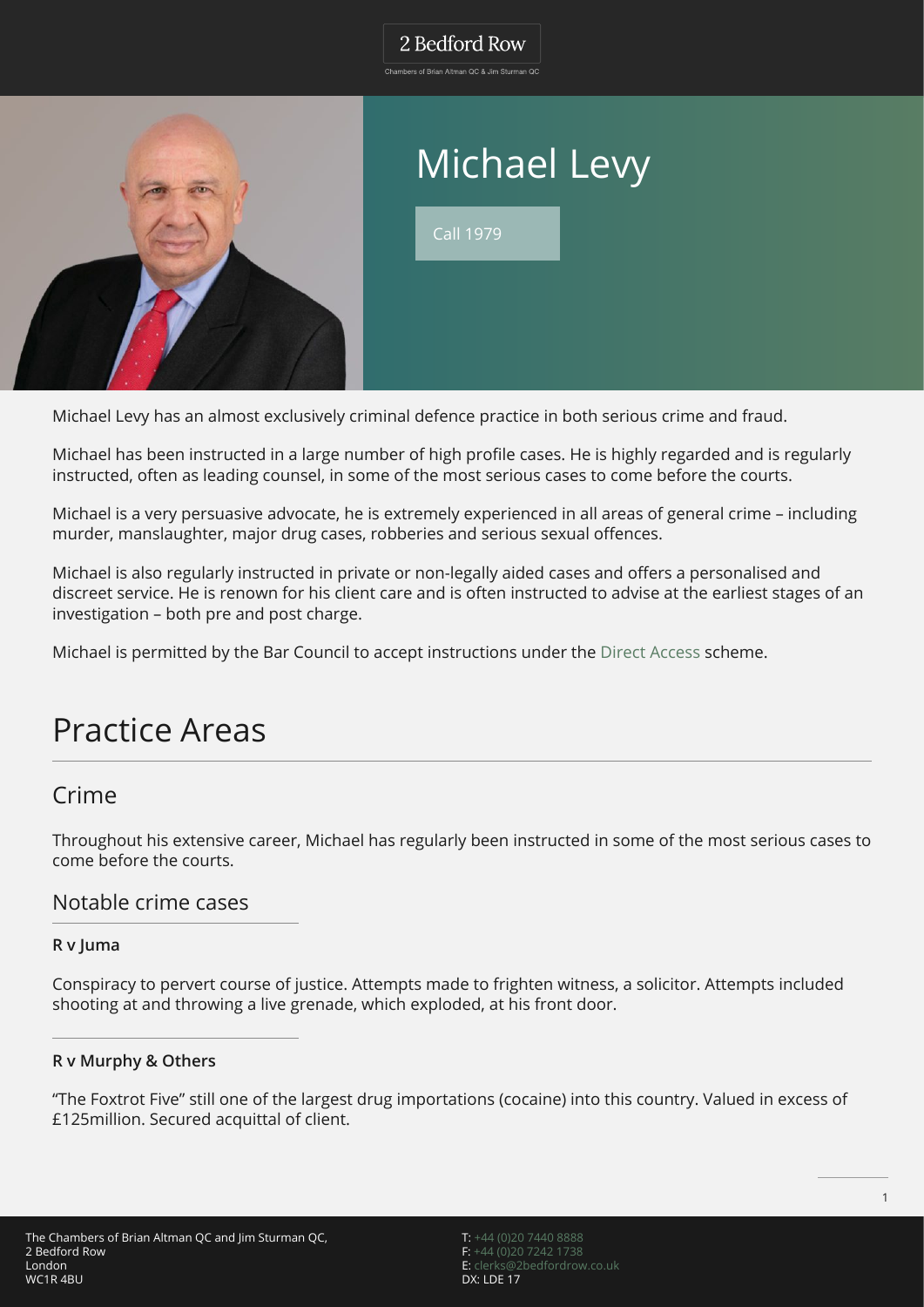#### **R v Saunders**

The Court of Appeal allowed an appeal and quashed the conviction for Assisting an Offender in a murder case. The Court was persuaded that the trial judge had failed to give adequate directions to the jury.

#### **R v Savill**

Sex case involving unusual sexual acts and the ability to consent.

#### **R v Cook & Others**

Mutiny and riot at Lincoln Prison. Authorities lost control and the inmates took over entire prison.

#### **R v Oliver**

Haulage Company involved in large scale conspiracy to alter and falsify tachographs. Largest prosecution of its kind in North East England.

#### **R v Megne**

Large scale Eastern European people smuggling.

#### **R v Jeans & Others**

Drug importation reported as Van Bokkum and others.

#### **R v Drew**

Secured acquittal of Principal Defendant in a large scale escort and prostitution conspiracy.

#### **R v Whitworth**

Importation of cigarettes and tobacco.

#### **R v Disney & Others**

Large scale drug importation.

#### **R v Thame**

Large scale importation.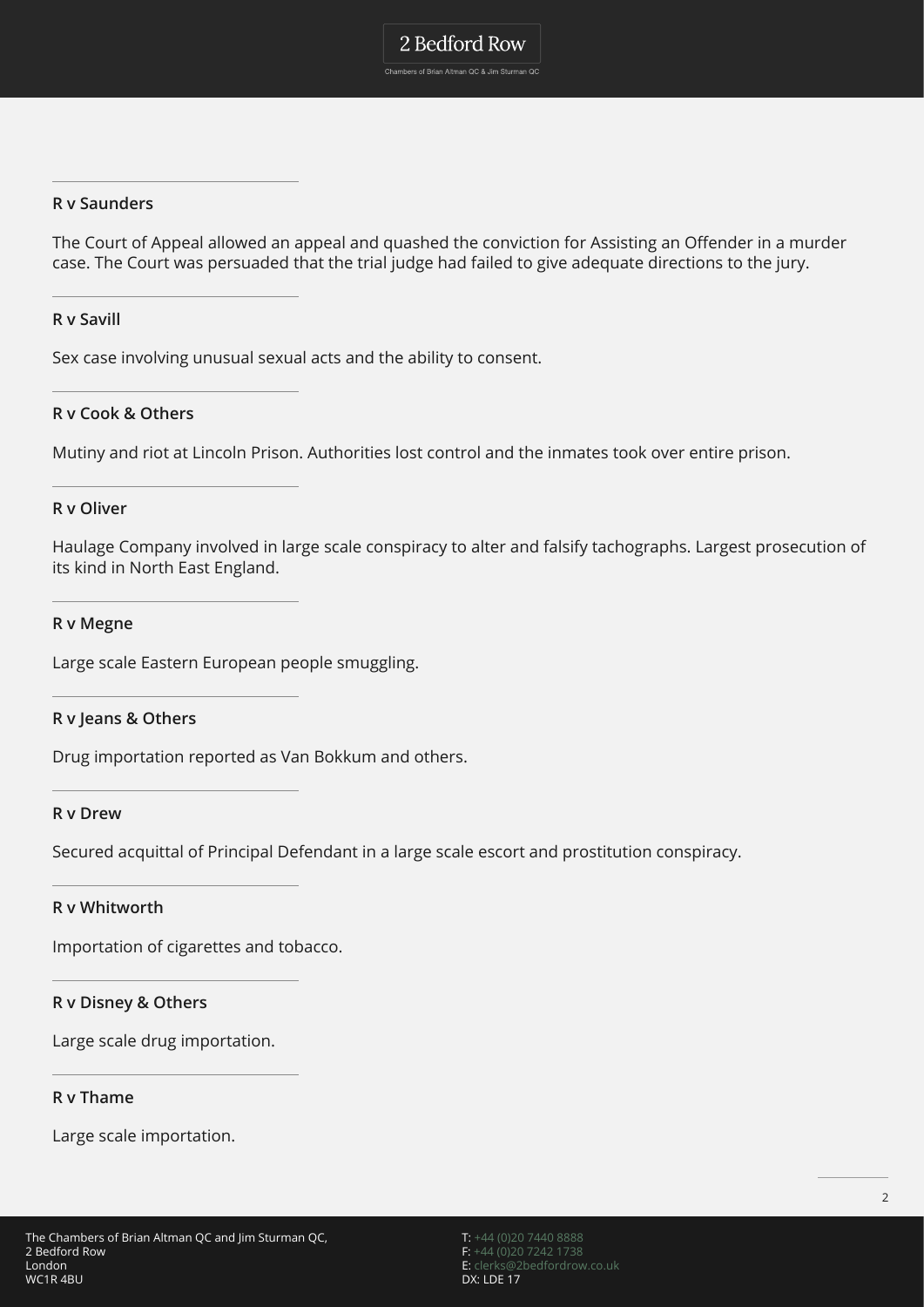## Fraud

Michael is regularly instructed in all types of serious and complex fraud – both corporate and personal.

### Notable fraud cases

#### **R v Mackay**

Fraud by Directors of Derby County Football Club.

#### **R v Ebbrell 1 & 2**

Operation Euripus – VAT Fraud involving missing traders (one of largest ever fauds of its kind).

#### **R v MacMakin**

Operation Stockade – fraud involving Bonded Warehouses and non-payment of duty (the largest ever single warehouse duty evasion fraud).

#### **R v Williams**

Multi-million pound fraud on Network Rail.

#### **R v Roberts**

Large scale international money-laundering.

#### **R v Whitworth**

Multi-million pound excise duty and VAT fraud.

#### **R v Collins**

VAT fraud.

#### **R v Kerry**

VAT fraud.

#### **R v Khaliq**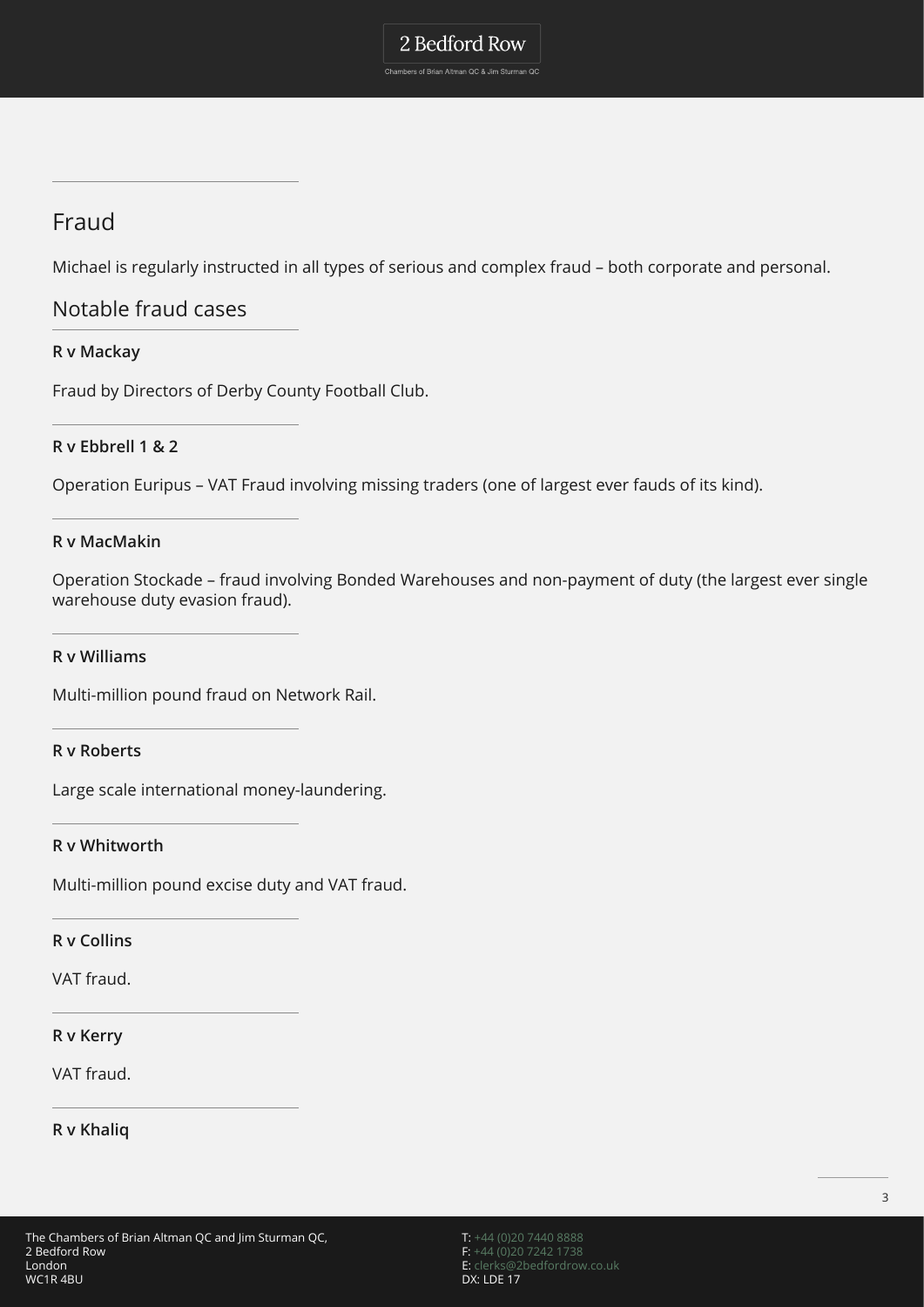Nigerian advance fee fraud.

## Murder & Manslaughter

Michael has been instructed in many murder cases.

### Notable murder & manslaughter cases

#### **R v Glen**

Contract killing. Murder case in which convicted murderer is released and kills again. First ever murder trial in which the Crown sought to adduce the Defendants previous conviction for murder.

2 Bedford Row Chambers of Brian Altman QC & Jim Sturman QC

#### **R v Uddin**

Leading case on joint enterprise in Murder.

**R v Saunders R v Walsh R v Didier R v Correia**

## Serious Sexual Offences

Michael has represented many clients involved in a variety of sexual offences including rape and sexual assault – both in relation to recent and historic allegations. He is used to dealing with vulnerable and child witnesses.

## Regulatory

Michael is regularly instructed in all types of Regulatory & Disciplinary cases.

He regularly sits as a Legal assessor at the Nursing & Midwifery Council (NMC). He is also appointed to sit as a Legal Assessor at the General Chiropractic Council (GCC).

### Business Crime

Michael undertakes all cases involving prosecutions by Trading Standards.

### Notable business crime cases

**R v Campbell & Others**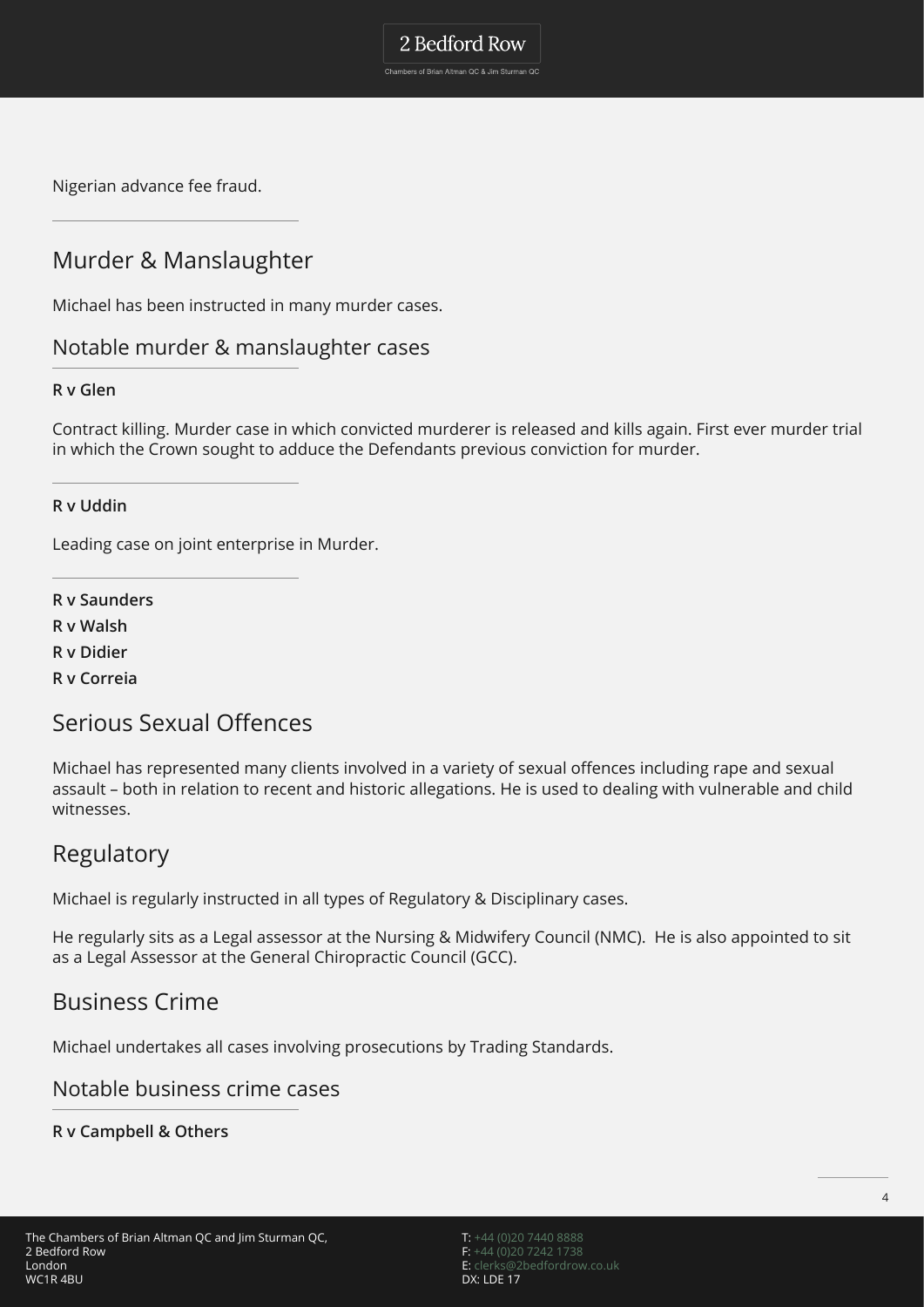In relation to sale of Alarm Systems.

## Coroner's Inquests

Michael has recently been instructed to advise pre-inquest in relation to high profile death.

2 Bedford Row Chambers of Brian Altman QC & Jim Sturman QC

## Road Traffic

Michael is instructed in every type of motoring case, often on behalf of well-known individuals.

### International

Michael recently advised in relation to criminal offences committed in Ukraine. He has also advised informally in relation to Banking Fraud in Russia.

Michael is approved to conduct cases at the International Criminal Court (ICC).

### Notable international cases

#### **R v Serafimowicz**

First ever prosecution under the War Crimes Act . Michael was the first barrister to be instructed to defend in a case arising out of World war Two since the Nuremburg Trials.

#### **R v Jelesic**

International Court in the Hague in relation to War Crimes in the Former Yugoslavia.

# Memberships

- Association Of Regulatory & Disciplinary Lawyers
- British Academy Of Forensic Science
- British Russian Law Association
- Criminal Bar Association
- European Criminal Bar Association
- South Eastern Circuit